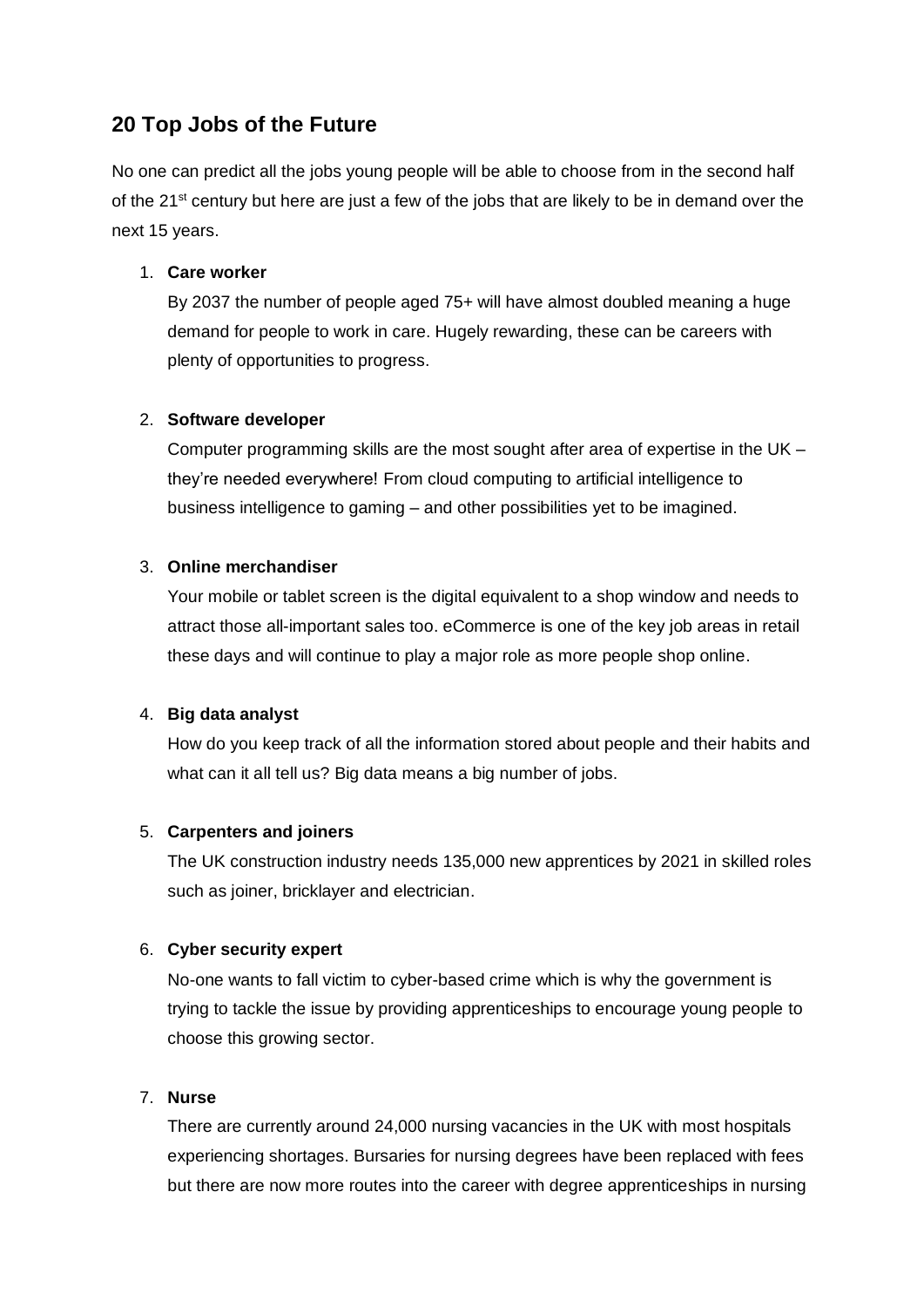now an option.

#### 8. **Diagnostics technician (light vehicle)**

Cars are fitted with more electronics than you can shake a stick at these days and it's the job of a diagnostics technician to spot the fault. With more electric and driverless vehicles hitting the road every year can we manage without them?

### 9. **Epidemiologist**

There will be lots of jobs in life sciences. Epidemiologists research the causes and effects of viruses and diseases in an increasingly global society.

#### 10. **Large Goods Vehicle driver**

In huge demand across the country, LGV and HGV drivers support the UK logistics industry and keep everything running to time.

#### 11. **Smart meter fitter**

By 2020 the government wants all homes and small businesses to be equipped with smart meters to measure energy use. How many fitters does it take to install smart meters in 50 million homes? Quite a few.

#### 12. **Food technologist**

Agri-food is a growing sector with plenty of different job roles and it's crying out for young people to join the industry.

### 13. **Aircraft pilot**

Over half a million new pilots will be needed across the globe over the next 20 years as passenger numbers increase and current pilots retire. Pay and prospects are good.

### 14. **Accountant**

Businesses and individuals need accountants to keep on top of the financial running of their business. And with more people turning to self-employment, the demand will continue.

### 15. **Teacher**

What would we do without them? We need more primary school teachers because the numbers of children in this age group are growing. We need secondary school